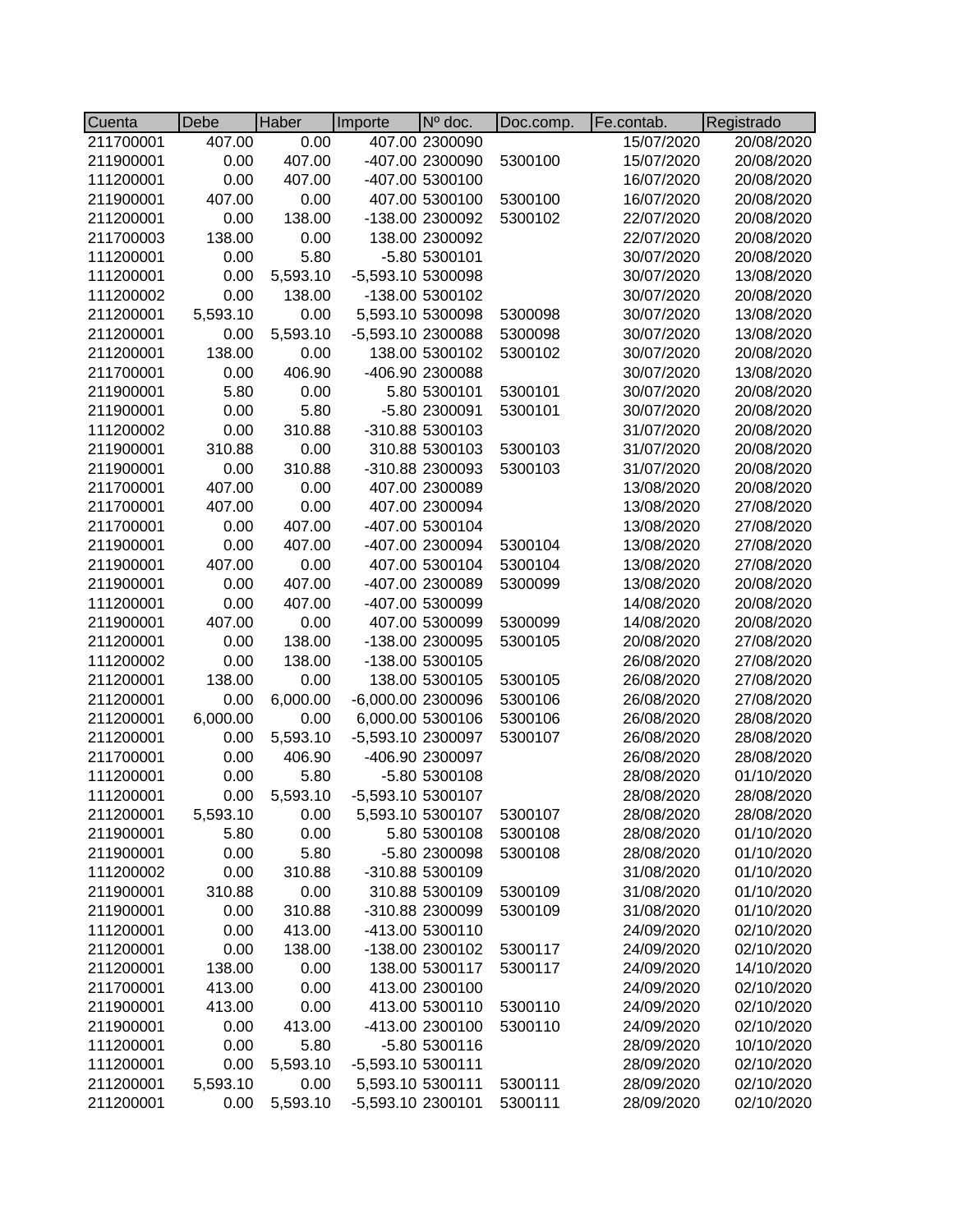| 211700001 | 0.00   | 406.90 | -406.90 2300101 |         | 28/09/2020 | 02/10/2020 |
|-----------|--------|--------|-----------------|---------|------------|------------|
| 211900001 | 5.80   | 0.00   | 5.80 5300116    | 5300116 | 28/09/2020 | 10/10/2020 |
| 211900001 | 0.00   | 5.80   | -5.80 2300105   | 5300116 | 28/09/2020 | 10/10/2020 |
| 111200002 | 0.00   | 138.00 | -138.00 5300112 |         | 30/09/2020 | 02/10/2020 |
| 111200002 | 0.00   | 310.88 | -310.88 5300114 |         | 30/09/2020 | 05/10/2020 |
| 111200002 | 0.00   | 138.00 | -138.00 5300113 |         | 30/09/2020 | 05/10/2020 |
| 111200002 | 138.00 | 0.00   | 138.00 5300115  |         | 30/09/2020 | 05/10/2020 |
| 211200001 | 0.00   | 138.00 | -138.00 5300115 | 5300115 | 30/09/2020 | 05/10/2020 |
| 211200001 | 138.00 | 0.00   | 138.00 5300113  | 5300113 | 30/09/2020 | 05/10/2020 |
| 211200001 | 0.00   | 138.00 | -138.00 2300103 | 5300113 | 30/09/2020 | 05/10/2020 |
| 211200001 | 138.00 | 0.00   | 138.00 5300112  | 5300115 | 30/09/2020 | 02/10/2020 |
| 211900001 | 0.00   | 310.88 | -310.88 2300104 | 5300114 | 30/09/2020 | 05/10/2020 |
| 211900001 | 310.88 | 0.00   | 310.88 5300114  | 5300114 | 30/09/2020 | 05/10/2020 |

Bajo protesta de decir verdad declaramos que los Estados Financieros y sus notas, son razo

Presidente del pratonato de la feria moroleon

Prof. Eduardo Guzman Zavala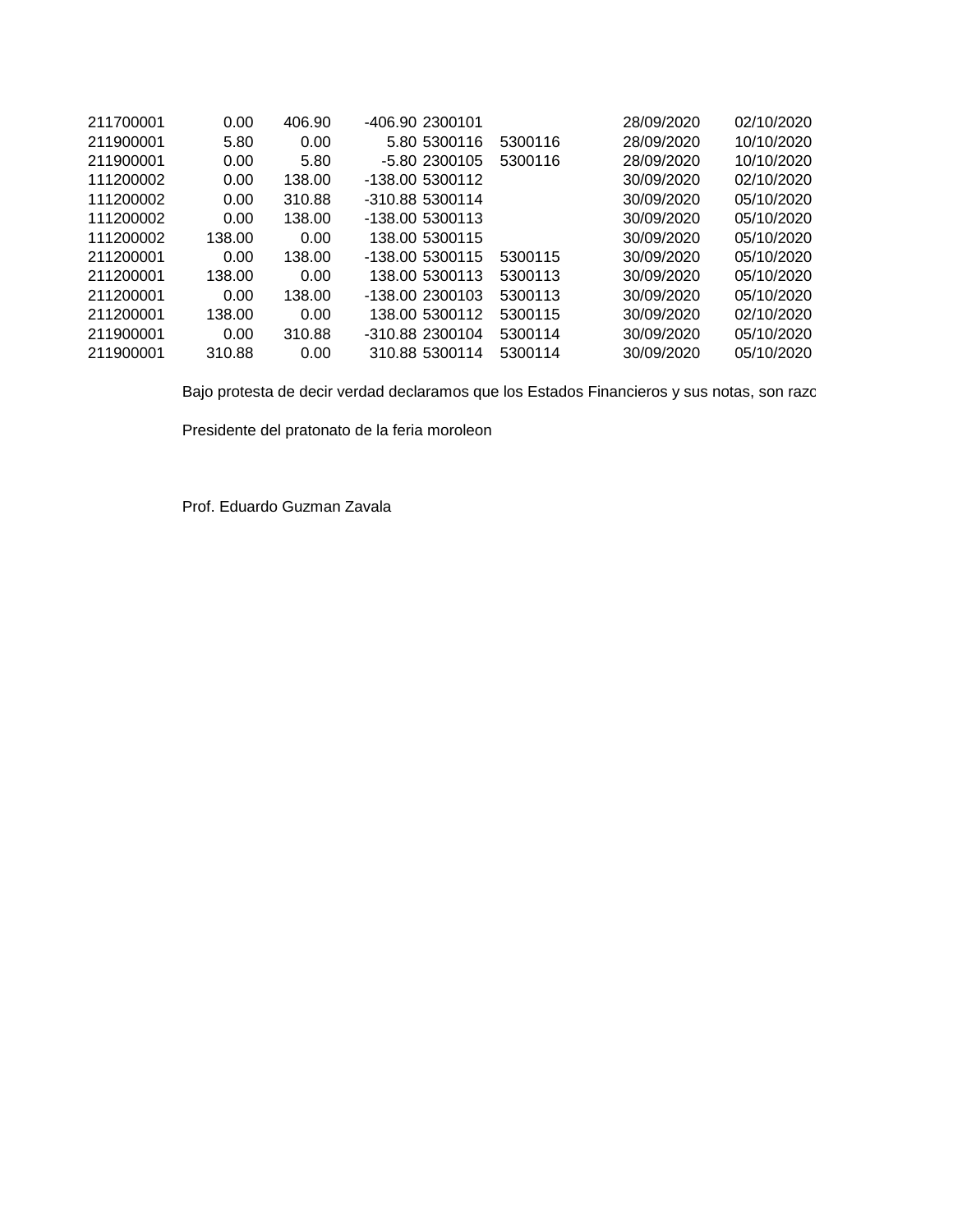| Texto                                                                                      | Texto cabecera                                                          | Fondos       |
|--------------------------------------------------------------------------------------------|-------------------------------------------------------------------------|--------------|
| IMPUESTOS RET. ISR SUELDOS ASIMILADOS A HONOR. JU IMPUESTOS RET ISR SUELDOS DUMMY          |                                                                         |              |
| IMPUESTOS RET. ISR SUELDOS ASIMILADOS A HONOR. JU IMPUESTOS RET ISR SUELDOS DUMMY          |                                                                         |              |
| IMPUESTOS RET. SUEDOS ASIM. A HONOR. PFM JULIO 20 IMPUESTOS RET ISR SUELDOS DUMMY          |                                                                         |              |
| IMPUESTOS RET. SUEDOS ASIM. A HONOR. PFM JULIO 20                                          | <b>IMPUESTOS RET ISR SUELDO DUMMY</b>                                   |              |
| IMPUESTO S/NOMINA PFM MES DE JULIO 2020                                                    | <b>IMPUESTO S/NOMINA JULIO</b>                                          |              |
| IMPUESTO S/NOMINA PFM MES DE JULIO 2020                                                    | <b>IMPUESTO S/NOMINA JULIO</b>                                          | <b>DUMMY</b> |
| COMISIONES BANCARIAS PFM MES DE JULIO 2020                                                 | COMISIONES BANC. MES JULI DUMMY                                         |              |
| NOMINA SUELDOS ASIM. A HONOR. PFM MES DE JULIO 20 NOMINA SUELDOS ASIM A HOI DUMMY          |                                                                         |              |
| IMPUESTO S/NOMINA PFM MES DE JULIO 2020                                                    | <b>IMPUESTO S/NOMINA JULIO</b>                                          | <b>DUMMY</b> |
| NOMINA SUELDOS ASIM. A HONOR. PFM MES DE JULIO 20 NOMINA SUELDOS ASIM A HOI                |                                                                         |              |
| NOMINA SUELDOS ASIM. A HONOR. PFM MES DE JULIO 20 NOMINA SUEDLOS ASIM. A HO                |                                                                         |              |
| IMPUESTO S/NOMINA PFM MES DE JULIO 2020                                                    | <b>IMPUESTO S/NOMINA JULIO</b>                                          |              |
| NOMINA SUELDOS ASIM. A HONOR. PFM MES DE JULIO 20 NOMINA SUEDLOS ASIM. A HO DUMMY          |                                                                         |              |
| COMISIONES BANCARIAS PFM MES DE JULIO 2020                                                 | COMISIONES BANC. MES JULI DUMMY                                         |              |
| COMISIONES BANCARIAS PFM MES DE JULIO 2020                                                 | COMISIONES BANC. MES JULI DUMMY                                         |              |
| COMISIONES BANCARIAS PFM MES DE JULIO 2020                                                 | <b>COMISIONES BANC. MES JULI DUMMY</b>                                  |              |
| COMISIONES BANCARIAS PFM MES DE JULIO 2020                                                 | <b>COMISIONES BANC. MES JULI DUMMY</b>                                  |              |
| COMISIONES BANCARIAS PFM MES DE JULIO 2020                                                 | COMISIONES BANC. MES JULI DUMMY                                         |              |
| IMMPUESTO RET SUELDOS ASIM. A HONORARIOS JULIO 2(IMPUESTOS RET ISR SUELDO: DUMMY           |                                                                         |              |
| IMPUESTOS RET. SUEDOS ASIM. A HONOR. PFM JULIO 20 IMPUESTOS RET ISR SUELDO! DUMMY          |                                                                         |              |
| IMPUESTOS RET. SUEDOS ASIM. A HONOR. PFM JULIO 20 IMPUESTOS RET ISR SUELDO! DUMMY          |                                                                         |              |
| IMPUESTOS RET. ISR SUELDOS ASIMILADOS A HONOR. JU IMPUESTOS RET ISR SUELDO: DUMMY          |                                                                         |              |
| IMPUESTOS RET. ISR SUELDOS ASIMILADOS A HONOR. JU IMPUESTOS RET ISR SUELDO! DUMMY          |                                                                         |              |
| IMMPUESTO RET SUELDOS ASIM. A HONORARIOS JULIO 2(IMPUESTOS RET ISR SUELDO: DUMMY           |                                                                         |              |
| IMPUESTOS RET. ISR SUELDOS ASIMILADOS A HONOR. JU IMPUESTOS RET ISR SUELDOS DUMMY          |                                                                         |              |
| IMPUESTOS RET. ISR SUELDOS ASIMILADOS A HONOR. JU IMPUESTOS RET ISR SUELDOS DUMMY          |                                                                         |              |
| IMPUESTO S/NOMINA PFM MES DE JULIO 2020                                                    | <b>IMPUESTO S/NOMINA JULIO</b>                                          |              |
| IMPUESTOS S/NOMINA PFM MES DE JULIO 2020                                                   | <b>IMPUESTO S/NOMINA JULIO</b>                                          | <b>DUMMY</b> |
| IMPUESTOS S/NOMINA PFM MES DE JULIO 2020                                                   | <b>IMPUESTO S/NOMINA JULIO</b>                                          |              |
| NOMINA SUELDOS ASIMILADOS A HONORARIOS AGOSTO 2 NOMINA SUELDOS ASIM A HOI                  |                                                                         |              |
| NOMINA SUELDOS ASIMILADOS A HONORARIOS AGOSTO 2 NOMINA SUELDOS ASIM A HOI                  |                                                                         |              |
| NOMINA SUELDOS ASIM. A HONOR. PFM MES DE AGOSTO NOMINA SUELDOS ASIM A HOI                  |                                                                         |              |
| NOMINA SUELDOS ASIM. A HONOR. PFM MES DE AGOSTO NOMINA SUELDOS ASIM A HOI DUMMY            |                                                                         |              |
| COMISIONES BANCARIAS PFM MES DE AGOSTO 2020                                                | <b>COMISIONES BANC. MES AGO DUMMY</b>                                   |              |
| NOMINA SUELDOS ASIM. A HONOR. PFM MES DE AGOSTO NOMINA SUELDOS ASIM A HOI DUMMY            |                                                                         |              |
| NOMINA SUELDOS ASIM. A HONOR. PFM MES DE AGOSTO NOMINA SUELDOS ASIM A HOI                  |                                                                         |              |
| COMISIONES BANCARIAS PFM MES DE AGOSTO 2020                                                | COMISIONES BANC. MES AGO DUMMY                                          |              |
| COMISIONES BANCARIAS PFM MES DE AGOSTO 2020                                                | <b>COMISIONES BANC. MES AGO DUMMY</b>                                   |              |
| COMISIONES BANCARIAS PFM MES DE AGOSTO 2020<br>COMISIONES BANCARIAS PFM MES DE AGOSTO 2020 | COMISIONES BANC. MES AGO DUMMY                                          |              |
| COMISIONES BANCARIAS PFM MES DE AGOSTO 2020                                                | COMISIONES BANC. MES AGO DUMMY<br><b>COMISIONES BANC. MES AGO DUMMY</b> |              |
| IMPUESTOS RET. DE ISR SUELDOS ASIM. A HONOR. AGOS IMPUESTOS RET ISR SUELDOS DUMMY          |                                                                         |              |
| IMPUESTO S/NOMINA PFM MES DE AGOSTO 2020                                                   | <b>IMPUESTO S/NOMINA AGOSTC</b>                                         |              |
| IMPUESTO S/NOMINA PFM MES DE AGOSTO 2020                                                   | <b>IMPUESTO S/NOMINA AGOSTC</b>                                         |              |
| IMPUESTOS RET. SUELDOS ASIMIL. A HONOR. AGOSTO 20 IMPUESTOS RET SUELDOS AS DUMMY           |                                                                         |              |
| IMPUESTOS RET. DE ISR SUELDOS ASIM. A HONOR. AGOS IMPUESTOS RET ISR SUELDOS DUMMY          |                                                                         |              |
| IMPUESTOS RET. SUELDOS ASIMILADOS A HONOR. AGOS1IMPUESTOS RET SUELDOS AS DUMMY             |                                                                         |              |
| COMISIONES BANCARIAS PFM MES DE SEPTIEMBRE 2020 COMISIONES BANC. MES SEPTDUMMY             |                                                                         |              |
| NOMINA MENSUAL SUELDOS ASIM. A HON. AGOSTO 2020 NOMINA MENSUAL SUELDOS / DUMMY             |                                                                         |              |
| NOMINA MENSUAL SUELDOS ASIM. A HON. AGOSTO 2020 NOMINA MENSUAL SUELDOS /                   |                                                                         |              |
| NOMINA MENSUAL SUELDOS ASIM A HONOR AGOSTO 202(NOMINA SUELDOS ASIM. A HO                   |                                                                         |              |
|                                                                                            |                                                                         |              |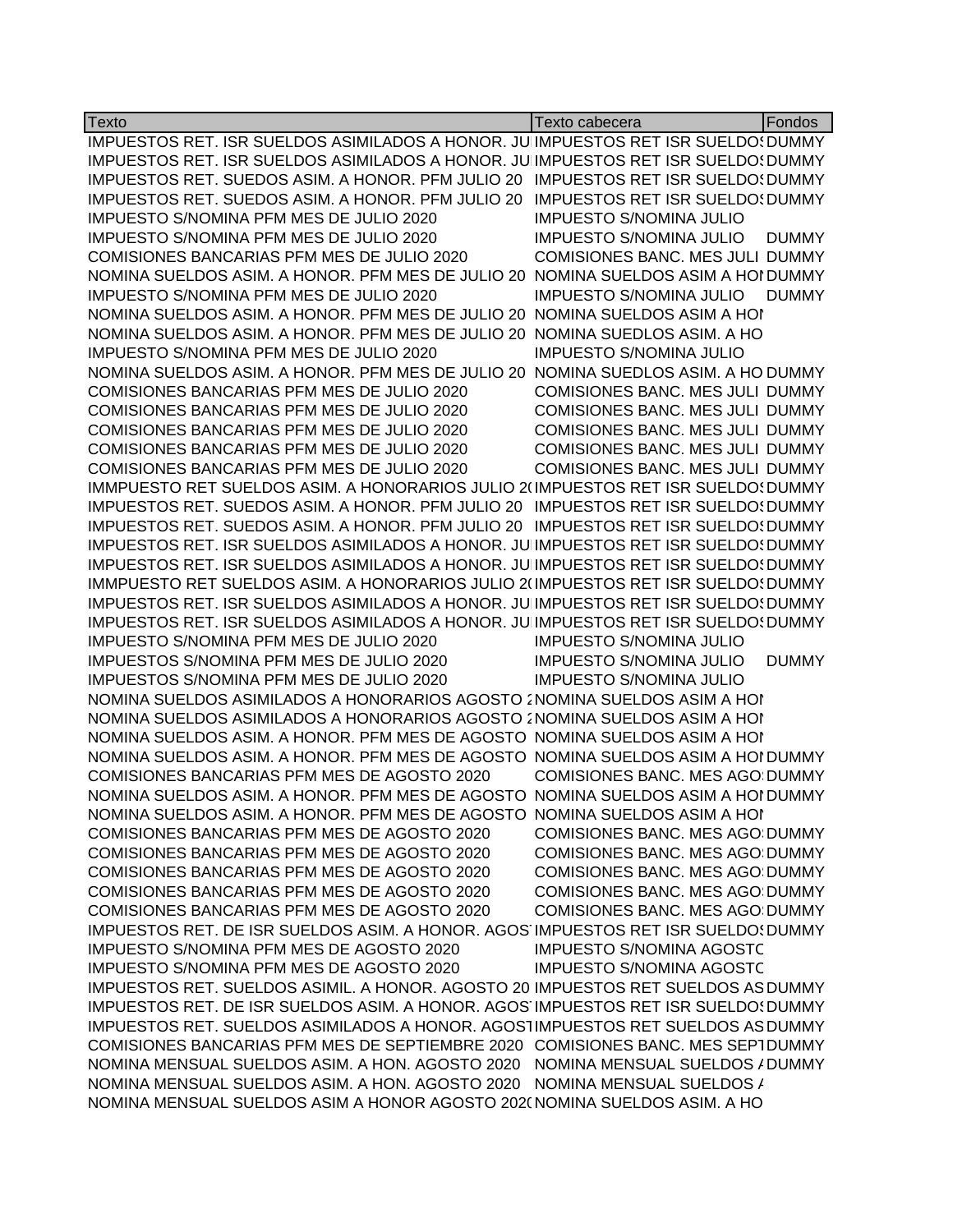NOMINA MENSUAL SUELDOS ASIM A HONOR. MES AGOST(NOMINA SUELDOS ASIM. A HO DUMMY COMISIONES BANCARIAS PFM MES DE SEPTIEMBRE 2020 COMISIONES BANC. MES SEPTDUMMY COMISIONES BANCARIAS PFM MES DE SEPTIEMBRE 2020 COMISIONES BANC. MES SEPTDUMMY IMPUESTOS S/NOMINA PFM MES DE AGOSTO 2020 IMPUESTO S/NOMINA AGOSTODUMMY COMISIONES BANCARIAS PFM MES DE SEPTIEMBRE 2020 COMISIONES BANC. MES SEPTDUMMY IMPUESTO S/NOMINA PFM MES DE AGOSTO 2020 IMPUESTO S/NOMINA AGOSTODUMMY IMPUESTOS S/NOMINA PFM MES DE AGOSTO 2020 IMPUESTO S/NOMINA AGOSTODUMMY IMPUESTOS S/NOMINA PFM MES DE AGOSTO 2020 IMPUESTO S/NOMINA AGOSTO IMPUESTO S/NOMINA PFM MES DE AGOSTO 2020 IMPUESTO S/NOMINA AGOSTO IMPUESTO S/NOMINA PFM MES DE AGOSTO 2020 IMPUESTO S/NOMINA AGOSTO IMPUESTOS S/NOMINA PFM MES DE AGOSTO 2020 IMPUESTO S/NOMINA AGOSTO COMISIONES BANCARIAS PFM MES DE SEPTIEMBRE 2020 COMISIONES BANC. MES SEPTDUMMY COMISIONES BANCARIAS PFM MES DE SEPTIEMBRE 2020 COMISIONES BANC. MES SEPTDUMMY

inablemente correctos y son responsabilidad del emisor.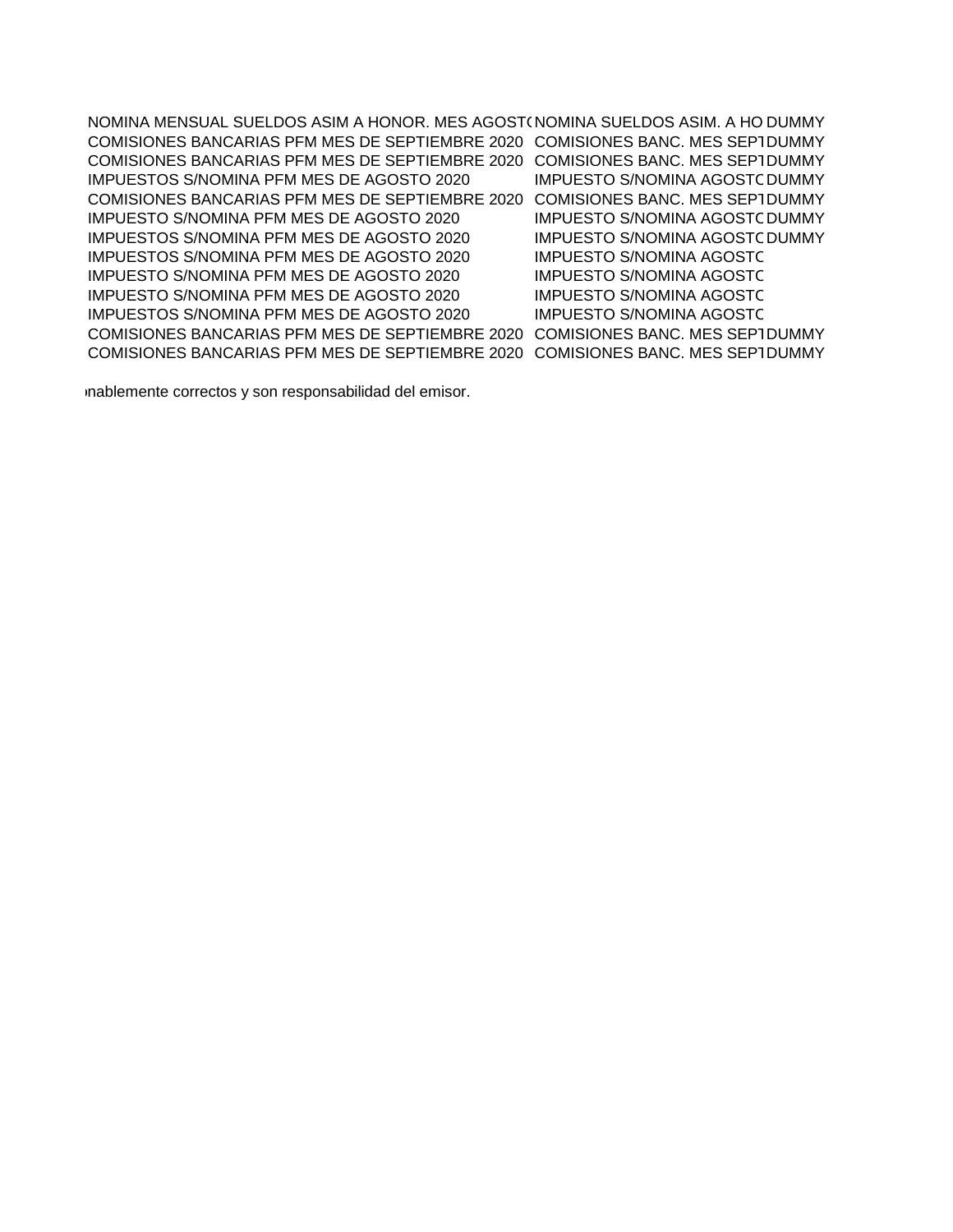| Asignación                                      | Referencia                   | Soc. | Div.              | <b>Mes</b>     | Año  |
|-------------------------------------------------|------------------------------|------|-------------------|----------------|------|
| <b>IMPUESTOS RET. ISR</b>                       | <b>IMPUESTOS RET IS M20R</b> |      | M <sub>20</sub> R | 7              | 2020 |
| <b>IMPUESTOS RET. ISR</b>                       | <b>IMPUESTOS RET IS M20R</b> |      | M <sub>20</sub> R | 7              | 2020 |
| IMPUESTOS RET. SUE IMPUESTOS RET SUM20R         |                              |      | M <sub>20</sub> R | 7              | 2020 |
|                                                 | <b>IMPUESTOS RET SUM20R</b>  |      | <b>M20R</b>       | 7              | 2020 |
| IMPUESTO S/NOMINA IMPUESTOS NOMIN/ M20R         |                              |      | <b>M20R</b>       | 7              | 2020 |
| <b>IMPUESTO S/NOMINA</b>                        | <b>IMPUESTOS NOMIN/M20R</b>  |      | <b>M20R</b>       | 7              | 2020 |
| COMISIONES BANCAR COMISIONES BANC. M20R         |                              |      | <b>M20R</b>       | 7              | 2020 |
| NOMINA SUELDOS ASI NOMINA SUELDOS AM20R         |                              |      | M <sub>20</sub> R | 7              | 2020 |
| IMPUESTO S/NOMINA IMPUESTOS NOMIN/ M20R         |                              |      | <b>M20R</b>       | 7              | 2020 |
|                                                 | NOMINA SUELDOS A M20R        |      | <b>M20R</b>       | 7              | 2020 |
| NOMINA SUEDLOS ASI NOMINA SUELDOS A M20R        |                              |      | M <sub>20</sub> R | 7              | 2020 |
|                                                 | IMPUESTOS NOMIN/M20R         |      | M <sub>20</sub> R | 7              | 2020 |
| NOMINA SUEDLOS ASI NOMINA SUELDOS A M20R        |                              |      | M <sub>20</sub> R | 7              | 2020 |
|                                                 | <b>COMISIONES BANC. M20R</b> |      | M <sub>20</sub> R | 7              | 2020 |
| COMISIONES BANCAR COMISIONES BANC. M20R         |                              |      | M <sub>20</sub> R | 7              | 2020 |
| COMISIONES BANCAR COMISIONES BANC. M20R         |                              |      | <b>M20R</b>       | $\overline{7}$ | 2020 |
|                                                 | <b>COMISIONES BANC. M20R</b> |      | M <sub>20R</sub>  | 7              | 2020 |
| <b>COMISIONES BANCAR COMISIONES BANC. M20R</b>  |                              |      | M <sub>20</sub> R | 7              | 2020 |
| <b>IMPUESTOS RET SUEL IMPUESTOS RET SUM20R</b>  |                              |      | M <sub>20</sub> R | 8              | 2020 |
| IMPUESTOS RET SUEL IMPUESTOS RET IS M20R        |                              |      | <b>M20R</b>       | 8              | 2020 |
| IMPUESTOS RET SUEL IMPUESTOS RET IS M20R        |                              |      | M <sub>20</sub> R | 8              | 2020 |
| IMPUESTOS RET SUEL IMPUESTOS RET IS M20R        |                              |      | M <sub>20</sub> R | 8              | 2020 |
| IMPUESTOS RET SUEL IMPUESTOS RET IS M20R        |                              |      | M <sub>20</sub> R | 8              | 2020 |
| <b>IMPUESTOS RET SUEL IMPUESTOS RET SUM20R</b>  |                              |      | M <sub>20</sub> R | 8              | 2020 |
| IMPUESTOS RET. ISR IMPUESTOS RET SUM20R         |                              |      | <b>M20R</b>       | 8              | 2020 |
|                                                 | <b>IMPUESTOS RET SUM20R</b>  |      | <b>M20R</b>       | 8              | 2020 |
| IMPUESTO S/NOMINA IMPUESTOS NOMIN/ M20R         |                              |      | M <sub>20</sub> R | 8              | 2020 |
| IMPUESTOS S/NOMINA IMPUESTOS NOMIN/ M20R        |                              |      | M <sub>20</sub> R | 8              | 2020 |
|                                                 | IMPUESTOS NOMIN/M20R         |      | <b>M20R</b>       | 8              | 2020 |
| NOMINA SUELDOS ASI NOMINA SUELDOS AM20R         |                              |      | M <sub>20</sub> R | 8              | 2020 |
| NOMINA SUELDOS ASI NOMINA SUELDOS A M20R        |                              |      | M <sub>20</sub> R | 8              | 2020 |
| NOMINA SUELDOS ASI NOMINA SUELDOS AM20R         |                              |      | <b>M20R</b>       | 8              | 2020 |
| NOMINA SUELDOS ASI NOMINA SUELDOS AM20R         |                              |      | <b>M20R</b>       | 8              | 2020 |
| COMISIONES BANCAR COMISIONES BANC. M20R         |                              |      | <b>M20R</b>       | 8              | 2020 |
| NOMINA SUELDOS ASI NOMINA SUELDOS A M20R        |                              |      | M <sub>20</sub> R | 8              | 2020 |
|                                                 | NOMINA SUELDOS A M20R        |      | M20R              | 8              | 2020 |
|                                                 | <b>COMISIONES BANC. M20R</b> |      | M <sub>20</sub> R | 8              | 2020 |
| COMISIONES BANCAR COMISIONES BANC. M20R         |                              |      | M20R              | 8              | 2020 |
| COMISIONES BANCAR COMISIONES BANC. M20R         |                              |      | M20R              | 8              | 2020 |
|                                                 | <b>COMISIONES BANC, M20R</b> |      | M20R              | 8              | 2020 |
| <b>COMISIONES BANCAR COMISIONES BANC, M20R</b>  |                              |      | M20R              | 8              | 2020 |
| IMPUESTOS RET. DE IMPUESTOS RET IS M20R         |                              |      | M20R              | 9              | 2020 |
| IMPUESTO S/NOMINA IMPUESTOS NOMIN/M20R          |                              |      | M20R              | 9              | 2020 |
| IMPUESTO S/NOMINA IMPUESTOS NOMIN/ M20R M20R 9  |                              |      |                   |                | 2020 |
| IMPUESTOS RET. SUE IMPUESTOS RET IS M20R M20R 9 |                              |      |                   |                | 2020 |
|                                                 | <b>IMPUESTOS RET IS M20R</b> |      | M20R              | 9              | 2020 |
| IMPUESTOS RET. SUE IMPUESTOS RET IS M20R        |                              |      | M20R              | 9              | 2020 |
| COMISIONES BANCAR COMISIONES BANC. M20R         |                              |      | <b>M20R</b>       | 9              | 2020 |
| NOMINA MENSUAL SUINOMINA MENSUAL FM20R          |                              |      | M <sub>20</sub> R | 9              | 2020 |
|                                                 | NOMINA MENSUAL FM20R         |      | M <sub>20</sub> R | 9              | 2020 |
| NOMINA MENSUAL PEINOMINA MENSUAL M20R           |                              |      | M <sub>20</sub> R | - 9            | 2020 |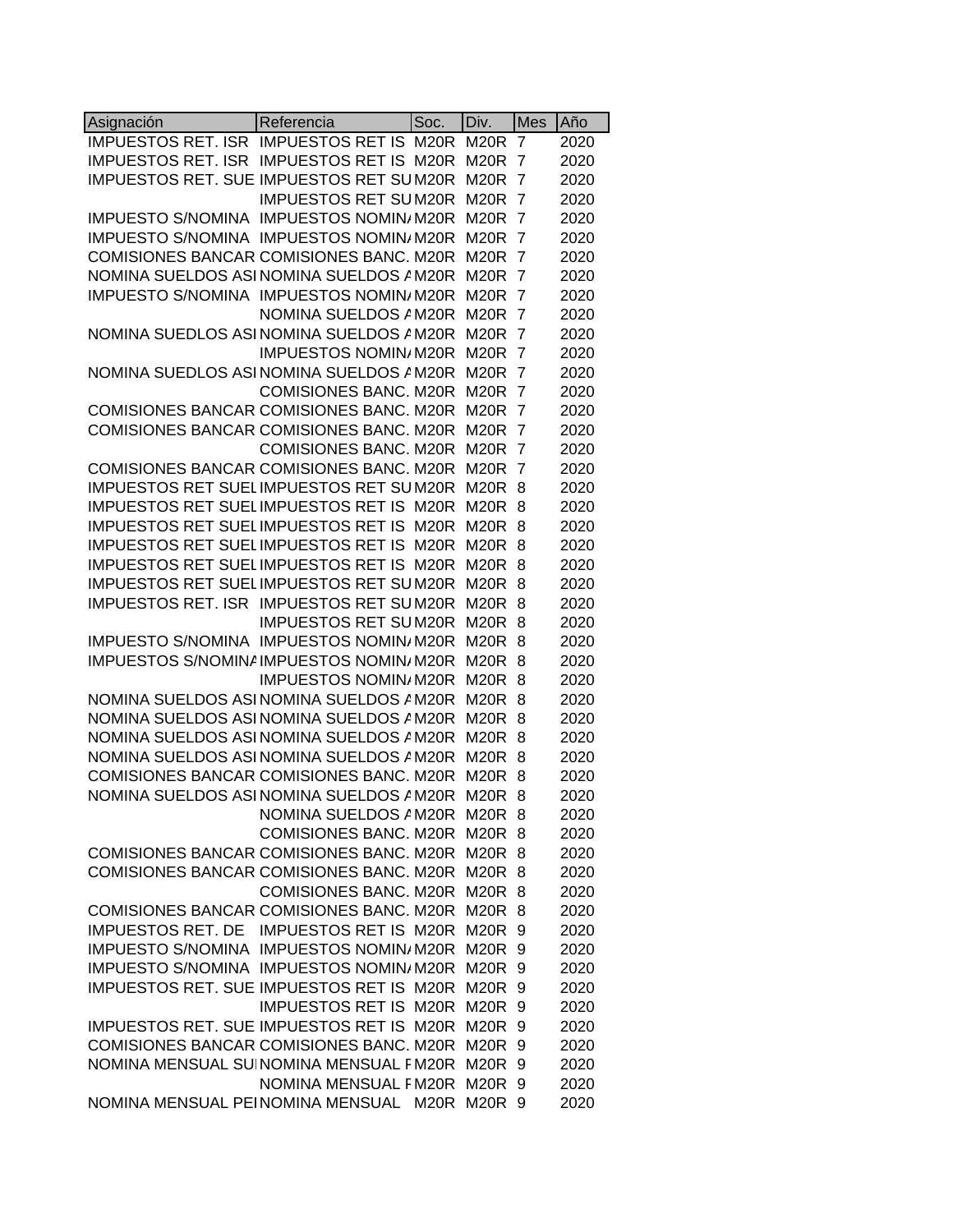NOMINA MENSUAL PEINOMINA MENSUAL M20R M20R 9 2020 COMISIONES BANC. M20R M20R 9 2020 COMISIONES BANC. COMISIONES BANC. M20R M20R 9 2020 IMPUESTOS S/NOMINAIMPUESTOS NOMINAM20R M20R 9 2020 COMISIONES BANCAR COMISIONES BANC. M20R M20R 9 2020 IMPUESTO S/NOMINA IMPUESTOS NOMIN/M20R M20R 9 2020 IMPUESTOS S/NOMINAIMPUESTOS NOMINAM20R M20R 9 2020 IMPUESTOS NOMIN/M20R M20R 9 2020 IMPUESTOS NOMIN/M20R M20R 9 2020 IMPUESTO S/NOMINA IMPUESTOS NOMIN/M20R M20R 9 2020 IMPUESTOS NOMIN/M20R M20R 9 2020 COMISIONES BANCAR COMISIONES BANC. M20R M20R 9 2020 COMISIONES BANC. M20R M20R 9 2020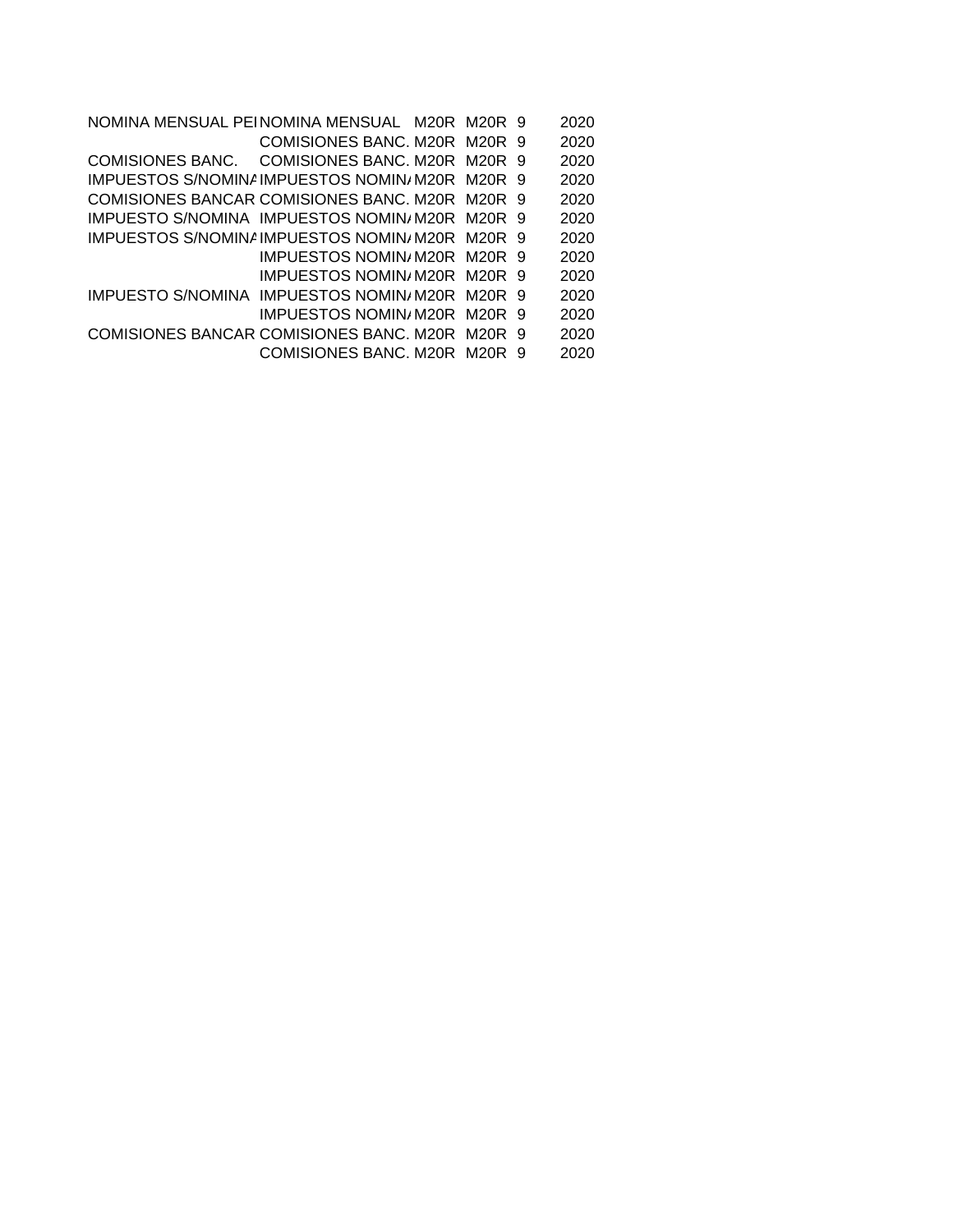Nombre de la cuenta Ce.coste Retencion asimilados Otras ctas por pagar CP Banorte 06653709642019 RECURSO MUNICIPAL Otras ctas por pagar CP Proveedores por pagar CP 1% Retencion Impuesto cedular Banorte 06653709642019 RECURSO MUNICIPAL Banorte 06653709642019 RECURSO MUNICIPAL Banorte 1095781650 Proveedores por pagar CP Proveedores por pagar CP Proveedores por pagar CP Retencion asimilados Otras ctas por pagar CP Otras ctas por pagar CP Banorte 1095781650 Otras ctas por pagar CP Otras ctas por pagar CP Retencion asimilados Retencion asimilados Retencion asimilados Otras ctas por pagar CP Otras ctas por pagar CP Otras ctas por pagar CP Banorte 06653709642019 RECURSO MUNICIPAL Otras ctas por pagar CP Proveedores por pagar CP Banorte 1095781650 Proveedores por pagar CP Proveedores por pagar CP Proveedores por pagar CP Proveedores por pagar CP Retencion asimilados Banorte 06653709642019 RECURSO MUNICIPAL Banorte 06653709642019 RECURSO MUNICIPAL Proveedores por pagar CP Otras ctas por pagar CP Otras ctas por pagar CP Banorte 1095781650 Otras ctas por pagar CP Otras ctas por pagar CP Banorte 06653709642019 RECURSO MUNICIPAL Proveedores por pagar CP Proveedores por pagar CP Retencion asimilados Otras ctas por pagar CP Otras ctas por pagar CP Banorte 06653709642019 RECURSO MUNICIPAL Banorte 06653709642019 RECURSO MUNICIPAL Proveedores por pagar CP Proveedores por pagar CP